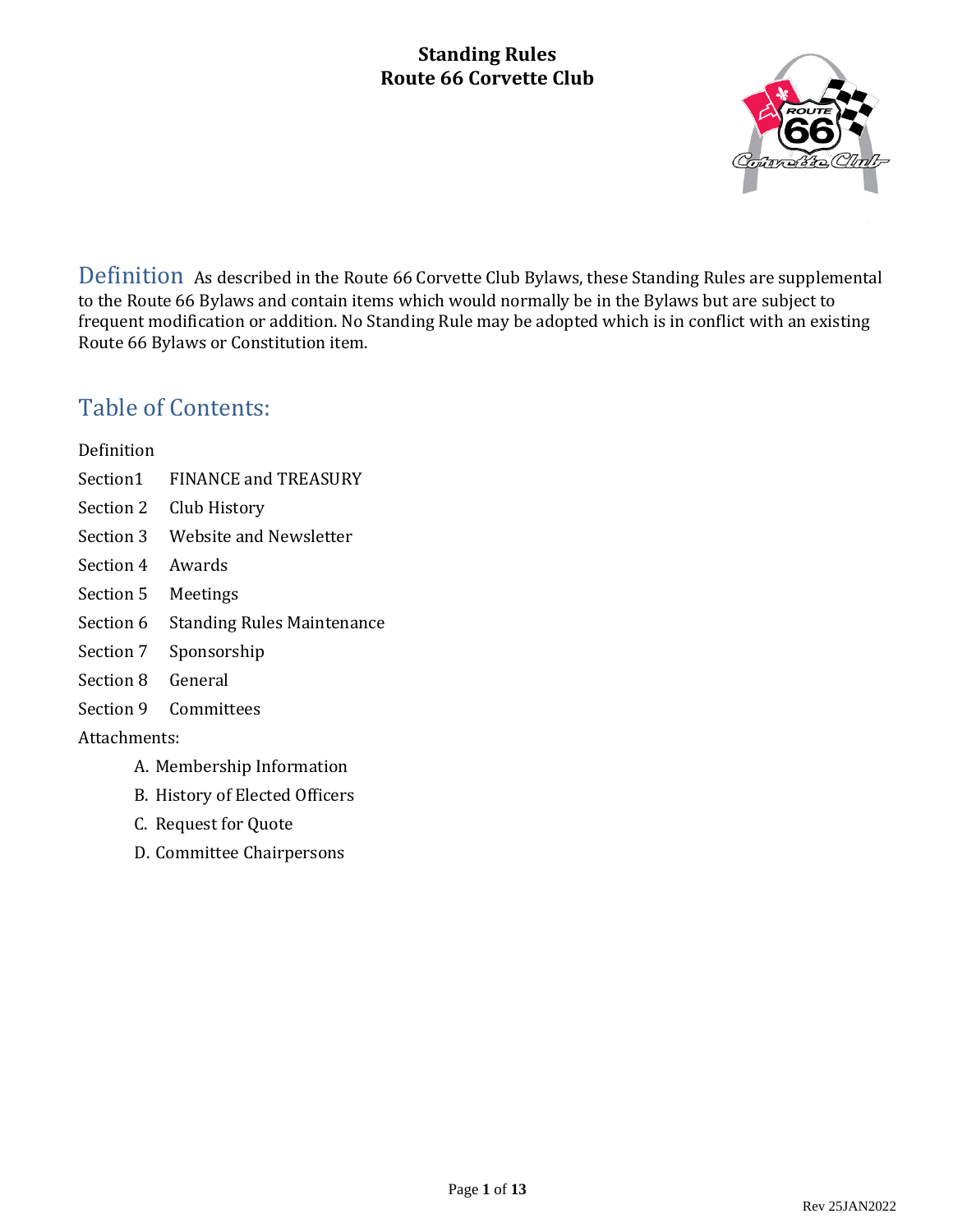## Section 1. FINANCE and TREASURY

#### 1.1. Bereavement Memorials

- 1.1.a. The Club President is responsible for making arrangements for bereavement memorials and for authorizing the Club Treasurer to pay bills for the cost of these arrangements. The cost limit of this authority will be an amount previously determined by a majority of the Club officers and Board of Directors. Cost limit is set at \$100.00 per vote of general membership.
- 1.1.b. The President's authority is also limited to memorials in the event of the death of an active charter member, owner/member, honorary member, their spouse or domestic partner, their parents and their children.
- 1.1.c. The President is responsible for obtaining the approval of a majority of the Club officers and Board of Director for Club expenditures for memorials above or beyond those listed in a. and b. above.
- 1.2. FCOA Membership: The Club will pay the one-time fee (currently \$10.00) for membership into the FCOA (Future Corvette Owner's Association) for any child, grandchild, nephew or niece of any club member. The FCOA membership application should be submitted to the Club Treasurer who will issue a club check and forward the application to the FCOA Director.
- 1.3. Check Writing Guidelines will be followed by the Club Treasurer and President who are the only members authorized by the Club Bylaws to sign checks.
	- 1.3.a. Checks written on the Club checking account will be issued without prior Club general membership approval for the following items:
		- 1. Treasurer's postage supplies (stamps, envelopes and other mailing supplies).
		- 2. Treasurer's expenses (new checks or any other fees associated with Club checking account).
		- 3. Purchase of printing cartridges for Club projects (monthly Road Notes, Car Show, Autocross, etc.).
		- 4. Purchase of new member supplies (pins, patches, printed materials, etc.). Reimbursement for small expenses incurred by the Club officers or committees for expenditures involved in performing their Club duties. These are limited to \$50.00 per item without prior membership approval.
		- 5. Payment of specific Club obligations without prior membership approval are limited to the following obligations:
			- a. New member and annual member dues to NCCC. Note that these dues are collected in advance, deposited into the Club account and then paid out by Club check.
			- b. Current website fee.
			- c. Current renewal of Missouri license.
			- d. Current renewal of Trailer Insurance.
			- e. Current renewal of Trailer parking fee.
	- 1.3.b. Blank checks missing the check value, issue date, or designated payee will not be issued under **ANY** circumstances.
	- 1.3.c. Checks may be written to Club members if cash is exchanged for the check amount. A check of this nature will have the date, dollar value, payee information, signature and the reason for the check completed.
	- 1.3.d. Any Club indebtedness or financial obligation over \$250 must be approved by the Club general membership with a vote on the specific purpose and amount. In the event of an unexpected or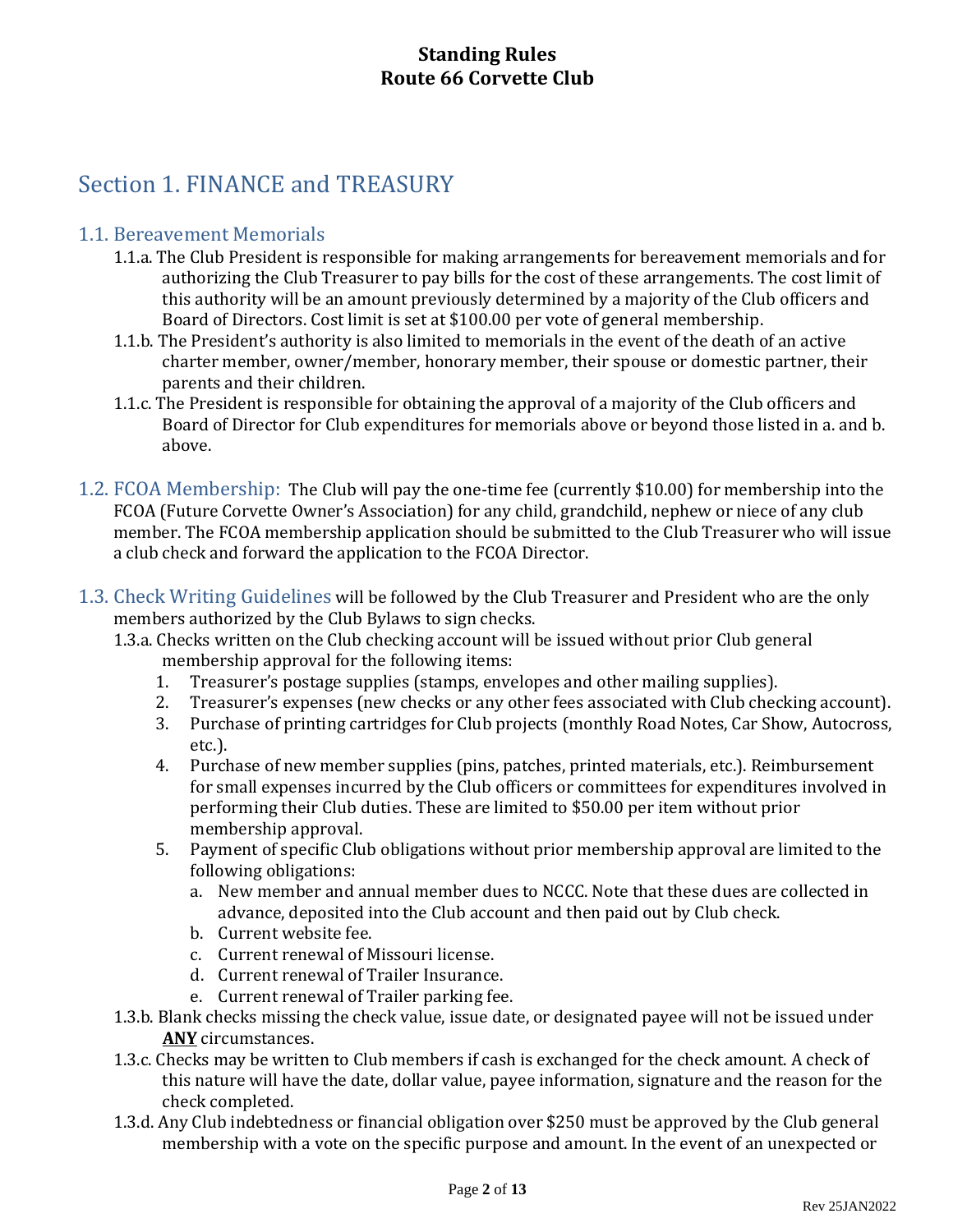overlooked financial obligation, where time is of the essence, the Board of Directors may vote to approve the payment of the obligation and will advise the membership at the next regularly scheduled meeting. In the event of a Club financial obligation of \$250 or less, the Club President may approve the payment and the membership will be advised of the payment at the next scheduled Club meeting.

1.4. Annual Financial Audit An annual audit of the Club accounts and the Treasurer's records will be performed per the Club Constitution by an audit team selected by the Board of Directors.

1.4.a. This audit team should:

- 1. Select an audit member to document the audit and provide a written report on the audit to the Club Board of Directors.
- 2. Elect a spokesperson to review the audit process with the Club membership at the next Club business meeting.
- 3. Review Treasurer's methods of maintaining and storing Club documents.
- 4. Provide extensive documentation of their audit process and results.
- 1.4.b. The purpose of the audit is to:
	- 1. Assure that all financial statements are accurate and reflect the value of the Club banking account.
	- 2. Assure that all Club expenditures are disbursed in accordance with the Club Constitution and the Treasurer's Check Writing Guidelines (Standing Rules Item 1.4).
	- 3. Assure that proper records are maintained for ALL expenditures and income.
	- 4. Review the process used for preserving Club records including both hard and soft information.
	- 5.Review the duties of Treasurer as specified in the Bylaws and the Property and Finance portion of the Constitution and assure that the Treasurer has fulfilled all necessary duties in a responsible manner.
	- 6. Make recommendations to Treasurer to improve any of the above items.
- 1.5. Request for Quote To be financially responsible with Club funds, competitive pricing/bids shall be obtained and documented, when possible, to substantiate desired Club purchases or sale of Club assets over \$500.00 in value. Exhibit C of the Club Standing Rules may be used as a guide for this purpose. It is mandatory that all bidders receive identical product specifications prior to preparing or modifying their bids. Once all bids are received for a Club purchase or sale, the Board of Directors will review and select a bid.

### Section 2. Club History

- 2.1. Attachment B Current and past Club Officers
- 2.2. Updating of Club History: The Rules & Regulations Committee Chair will update the Club history each year prior to the January business meeting and will announce the update at the January meeting.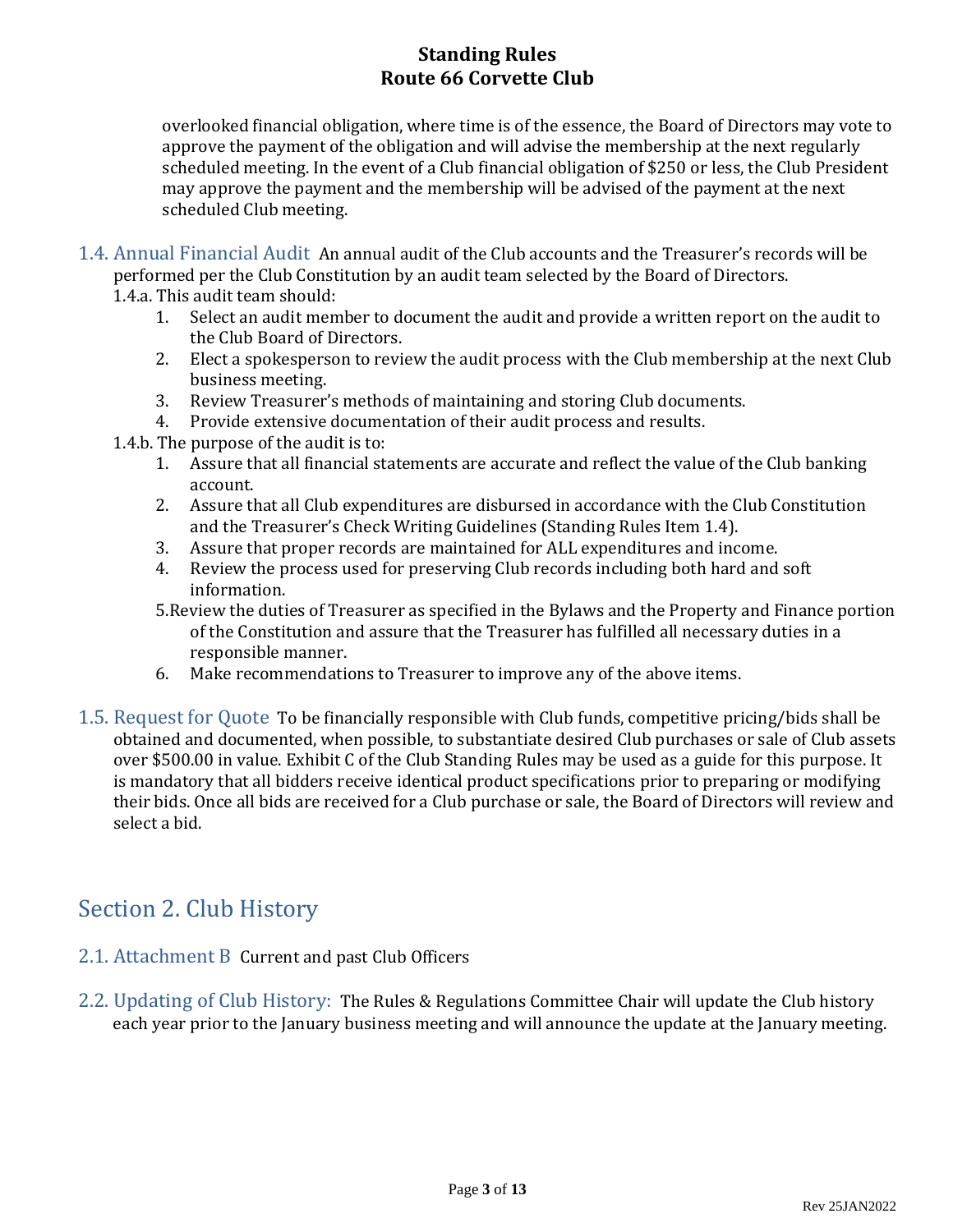## Section 3. Website and Newsletter

- 3.1. Website The Official Club Website address i[s http://www.route66corvetteclub.com/](http://www.route66corvetteclub.com/) and shall be maintained regularly by the Club Webmaster. The Club Webmaster is appointed by the Board of Directors. The Webmaster will retain any Club-purchased software and act as chair of the Website Committee. This software will be included in the annual audit of club property. The Club Treasurer will pay the annual fee for website hosting. The purpose of the Club Website is to provide current information to both club members and the general public about the Route 66 Corvette Club.
- 3.2. Newsletter The Club Newsletter "Road Notes" is created and distributed monthly by the Newsletter Committee and is posted on the Club website. The Newsletter Committee is appointed by the Board of Directors. "Road Notes" is primarily distributed via email. However, in the event that a member does not have email, a hard copy will be mailed. The Club Treasurer will reimburse the Newsletter Committee for expenses related to the creation and distribution of the newsletter upon presentation of receipts. The purpose of Road Notes is to keep the membership informed on past and future club activities and will include the President's Letter, the Secretary's Meeting Minutes and the Treasurer's Report.
- 3.3. Sensitive Board of Directors' Meeting Minutes Portions of Board of Directors' meeting minutes which are deemed sensitive for distribution outside of Club membership may be kept from being published in the Road Notes newsletter and being placed on the website. This will be done at the discretion of the person chairing the affected meeting. If this is done, separate minutes will be made available to the Club membership at the next Club monthly business meeting. The published website and newsletter minutes will carry a statement that a portion of the meeting was sensitive and that the minutes of that portion are only available at the next Club business meeting or through the Club Secretary. The Secretary will maintain the separate sensitive minutes in a manner that makes them available only to Club members.

The Board may also decide in a formal vote at the affected meeting to withhold any particularly sensitive information from disclosure to non-Board members. This vote must pass with a two thirds majority approval of the Board members present at the affected meeting. In this instance, the Secretary will maintain the minutes of this portion of the meeting in a manner that makes them available to Board members only. The overall meeting minutes will reflect only the topic discussed and will be noted that the discussion was "Sensitive-for Board of Directors review only".

### Section 4. Awards

- 4.1. Awards The following awards will be given annually (participation earning year runs from November 1st to October 31st of the following year) to the club members who earn them as determined by the Route 66 Vice-President who will also ensure that all points given for individual activities and events are equitably assigned to the participants claiming points:
	- 4.1.a. NCCC Competition Award: For the greatest number of points accumulated for NCCC Events. Members must have NCCC membership through the Route 66 Corvette Club to accumulate points in the category.
	- 4.1.b. Additional specialty recognition awards may be given at the discretion of the Vice-President.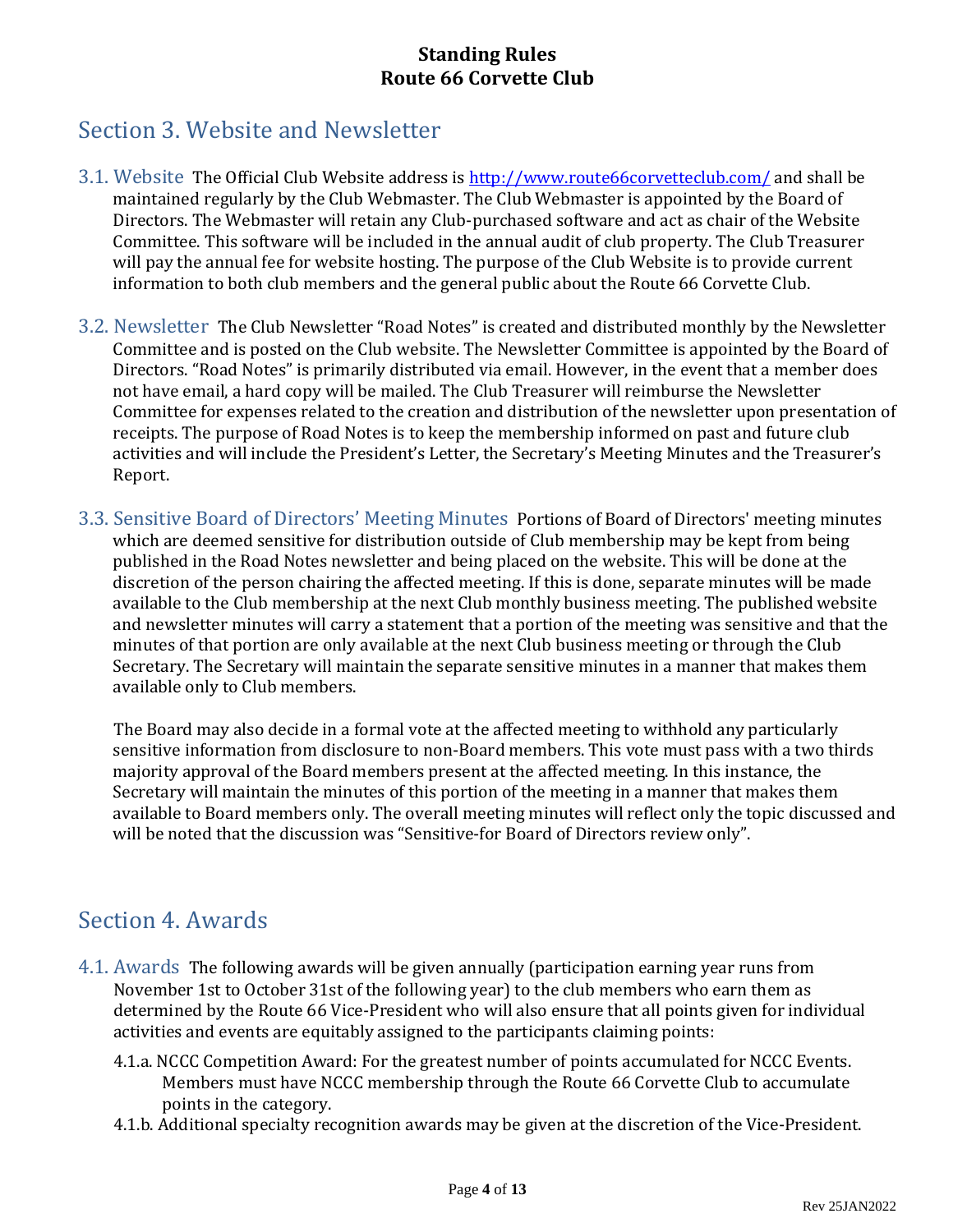## Section 5. Meetings

- 5.1. Route 66 Corvette Club Business Meetings will be held monthly, except for the month of December, on the first Thursday of each month at the Old Hickory Country Club, 1 Dye Club Dr., St. Peters, MO 63304, Phone: 636-477-8960. These meetings will begin at 7:00pm.
- 5.2. Inclement Weather or other unforeseen occurrences that raise the possibility of canceling a monthly Club meeting require that the Club President shall be responsible for making a cancellation decision. The President shall make this decision at least 4 hours prior to the scheduled meeting start time and notify the membership of the cancellation via e-mail and phone call to those members not having e-mail. The President shall also notify the meeting site facility of this decision. If the President is not able to make this decision, the President shall appoint another Club officer to make the decision and notification. The order of this delegation shall be first the Club Vice-President, then (in order) the Secretary, Treasurer, Governor, or elected members of the Board of Directors. In the event of a meeting cancellation, the monthly business meeting will be automatically rescheduled to the second Thursday of the month at the same time and location.
- 5.3. Participation at Board of Director Meetings as defined in the Route 66 Constitution, Article V and Route 66 Bylaws, Section 4 and 7 is further defined to include the following: All Route 66 Club members are generally welcome to attend all Board of Directors meetings. The meeting chairperson may, at their discretion, limit the participation of members other than the Board members. The chairperson will announce any restrictions to members' participation at the start of the meeting. The reasons for limiting participation may be due to the sensitivity or volatility of the topics to be discussed or other factors. The limitations may be as simple as the amount of non-Board member discussion allowed or as extreme as excluding non-Board member presence during part or all of the meeting. All of these limitations are to be included in the meeting minutes. Discussion of topics applicable to any Route 66 committee activities should include that committee's chairperson in the Board discussions.
- 5.4. Board of Directors' Meetings Minimum Size and Order of Chairing as defined in Route 66 Constitution, Article and Route 66 Bylaws, Section 4 and 7 is further defined to include the following: 5.4.a. A minimum of five Board of Directors must be present to conduct a Board of Directors meeting.
	- 5.4.b. An elected Route 66 Club Officer must serve as Chairperson in the following descending order based on their attendance at the specific meeting: Vice President (defined Board Chairperson in Route 66 Bylaws, Section 6) or the Vice President's specific designee, President, Secretary or Treasurer.
	- 5.4.c. Only the five elected officers, the immediate past President and the three elected Board Members may vote at any Board of Directors Meeting.
- 5.5. Designation of 50/50 Drawing Proceeds Effective 6/3/2021, the Route 66 Club portions of the 50/50 drawing proceeds held at the monthly Club business meetings will be donated to a nonprofit or not for profit charity of choice to be determined by the Charity Committee with approval by BOD and general membership. The selected charity will not be required to meet the charity qualifications defined in Standing Rules 9.4.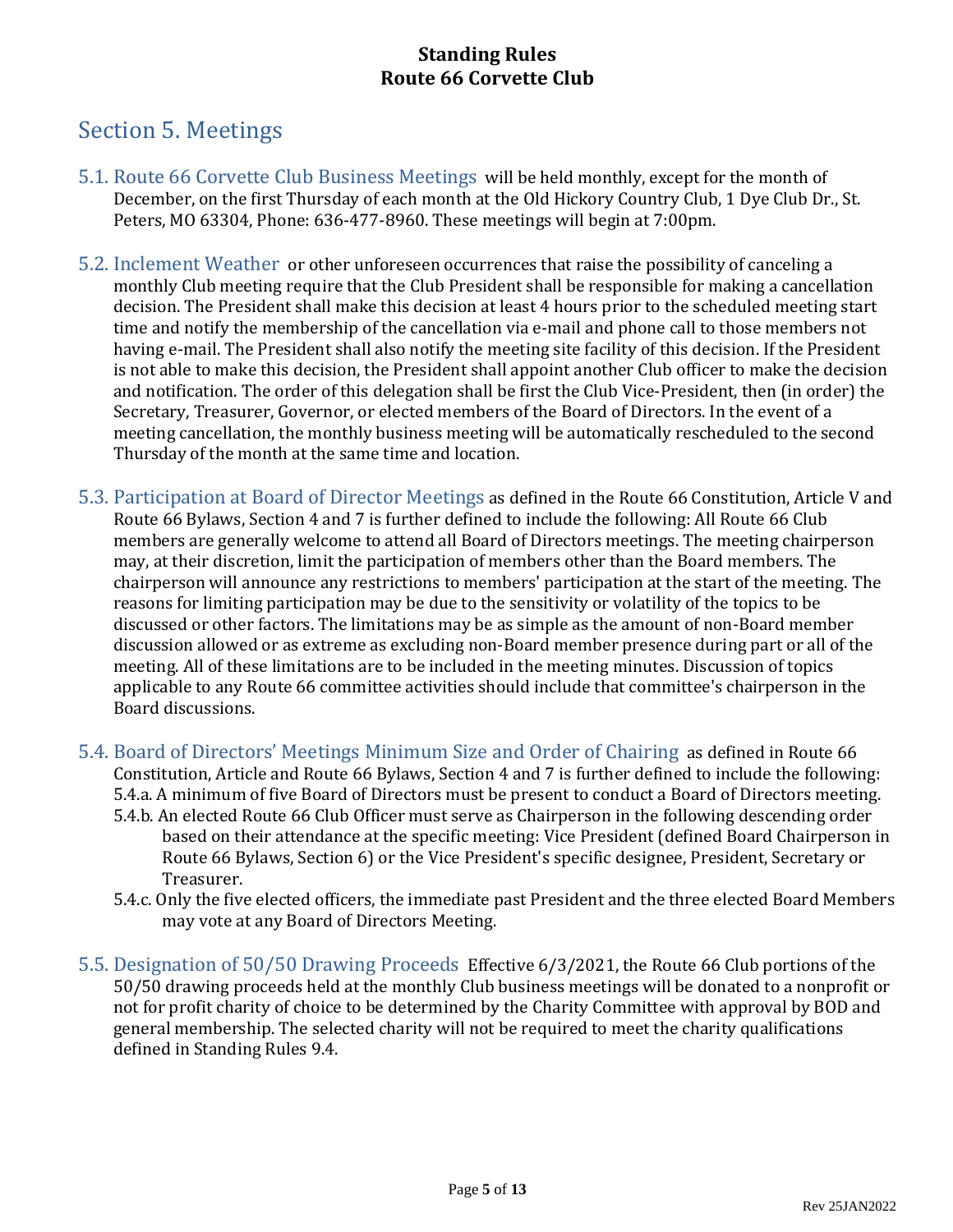## Section 6. Standing Rules Maintenance

- 6.1. Maintenance of The Standing Rules will be the responsibility of the Rules & Regulations Committee. The Rules & Regulations Committee will maintain a historical record of the initial issue of the Standing Rules and all subsequent changes and additions. The latest version of the Standing Rules will be available on the Club website.
- 6.2. Addition or Modification of Standing Rules will be approved by a simple majority of the members present at any Route 66 monthly business meeting following a discussion of the proposed rule change or addition. Any member present at a business meeting may propose a change or addition after asking the Club President or the President's designee to be placed on the meeting agenda. To facilitate Club discussion, the suggested changes should be described in a verbal request or document provided by the member presenting the change and given to the Rules & Regulations Committee chair prior to the start of the meeting. The Rules & Regulations Committee will review the proposed change and determine if it is appropriate for a Standing Rule or if it should be a Bylaws change. Following a Club approval vote, the Rules & Regulations Committee shall make the necessary changes to the Route 66 Standing Rules document and disseminate the changes to the Club membership by providing the document to the webmaster.
- 6.3. Standing Rules Approval Dates This requirement was deleted on 8/2/2017.
- 6.4. Item Numbers for each Standing Rule item will follow a format. Added items will carry an item number starting with the applicable Standing Rule section number followed by a period and then followed by the next sequential item number available for that section. Item numbers may be eliminated or re-assigned at the discretion of the Rules & Regulations Committee.

### Section 7. Sponsorship

- 7.1. Current Club Sponsor Effective 1-03-2019, the Club Sponsor is Poage Chevrolet of Wentzville, MO. They are located at 851West Pearce Blvd, Wentzville, MO 63385. Phone numbers for sales (866-688- 4054) and for service or parts (877-278-1215). Our primary Club contact is Joel Hauk, General Manager (636-327-6268).
- 7.2. All Sponsorship Issues between the Club and the sponsor must be addressed to the Sponsorship Committee.

### Section 8. General

- 8.1. The Official Club Mailing Address Route 66 Corvette Club, c/o President: Bill Mitchell, 1634 West Field Court, Ellisville, MO 63011
- 8.2. The Route 66 Declared City for NCCC East St. Louis, IL. The purpose of this declared city is to allow our club to be part of the Midwest Region of NCCC.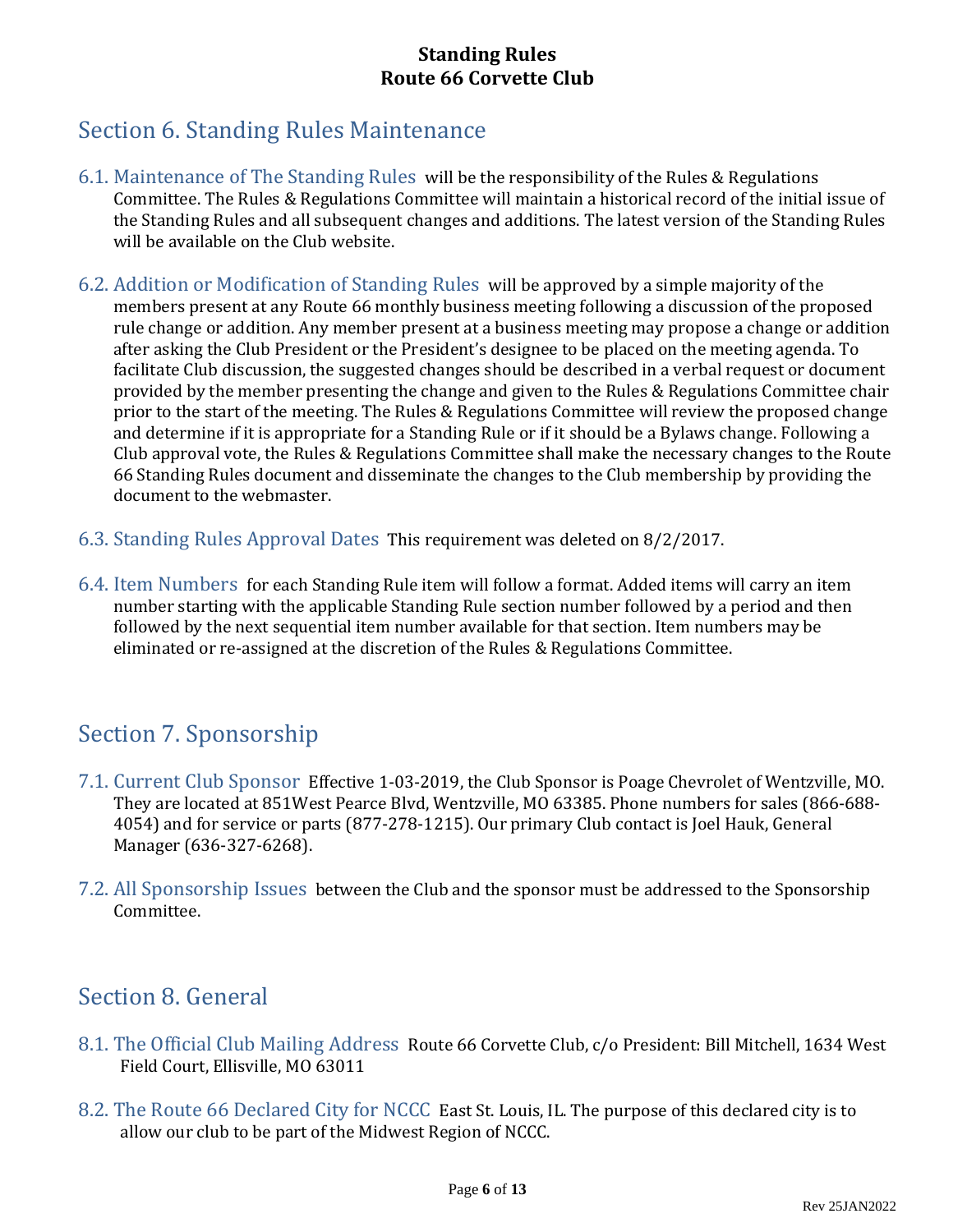- 8.3. A New Member Information Package is available. See ATTACHMENT A.
- 8.4. The Honorary Membership Selection Process as defined in the Route 66 Constitution Article III, Section 1, Paragraph D is further defined to include the following: Club members will submit candidates for the following years' honorary membership each year at the November Club business meeting. These candidates will then be voted upon by the membership attending this meeting. Honorary memberships may also be awarded during the year, but these actions must be approved by the Board of Directors prior to the Club voting process. Per the Route 66 Constitution, Article III, Section 3, the term of all memberships is one year from January 1 through December 31. The candidates who receive a majority of votes at the membership awarding elections will remain members only through December 31 of the applicable year. **NOTE:** Per various portions of the Route 66 Bylaws and Constitution, honorary members have the right to participate in all Route 66 Club activities, except for voting at Club meetings and becoming a Club officer. The Route 66 Club portion of Honorary Memberships awarded to sponsor representative will be automatically terminated if their employment at that sponsor ends. No action will be taken to end the NCCC portion of the membership.

### Section 9. Committees

Please note that additional information on some of the committees listed below may be found in the Knowledge Data Base.

- 9.1. Social Committee This committee will coordinate monthly Club events.
- 9.2. Technical Committee This committee shall be available to assist other Club members with technical problems. It shall have the responsibility for technically inspecting the cars at all Club events that require tech inspections.
- 9.3. Newsletter Committee This committee will publish monthly the Club Newsletter ("Road Notes") containing information of interest to the Club and its members.
- 9.4. Charity Committee This committee shall coordinate with any charity needing Route 66 Corvette Club's services or funding. All charities must be a  $501(c)(3)$  organization. As of January 2018, the USO of Missouri shall be the permanent charity of the Route 66 Corvette Club annual car show. Starting in calendar year 2020, additional Club charity contributions will be made using the following processes: 9.4.a. All Club member suggestions for charity contributions will be submitted to the chairman of the Charity Committee.
	- 9.4.b. The deadline for charity submissions will be in October for the following year's contributions.
	- 9.4.c. The Charity Committee will research all charity suggestions during the months of October thru December.
	- 9.4.d. Recommendations for Club contributions will be made at the January meeting.
	- 9.4.e. The Club will vote on the recommended charities at the February meeting.
	- 9.4.f. Club funds available for contribution will be determined by the balance of the Club checking account at the January meeting. Any funds over \$10,000 may be available for contributions to charity.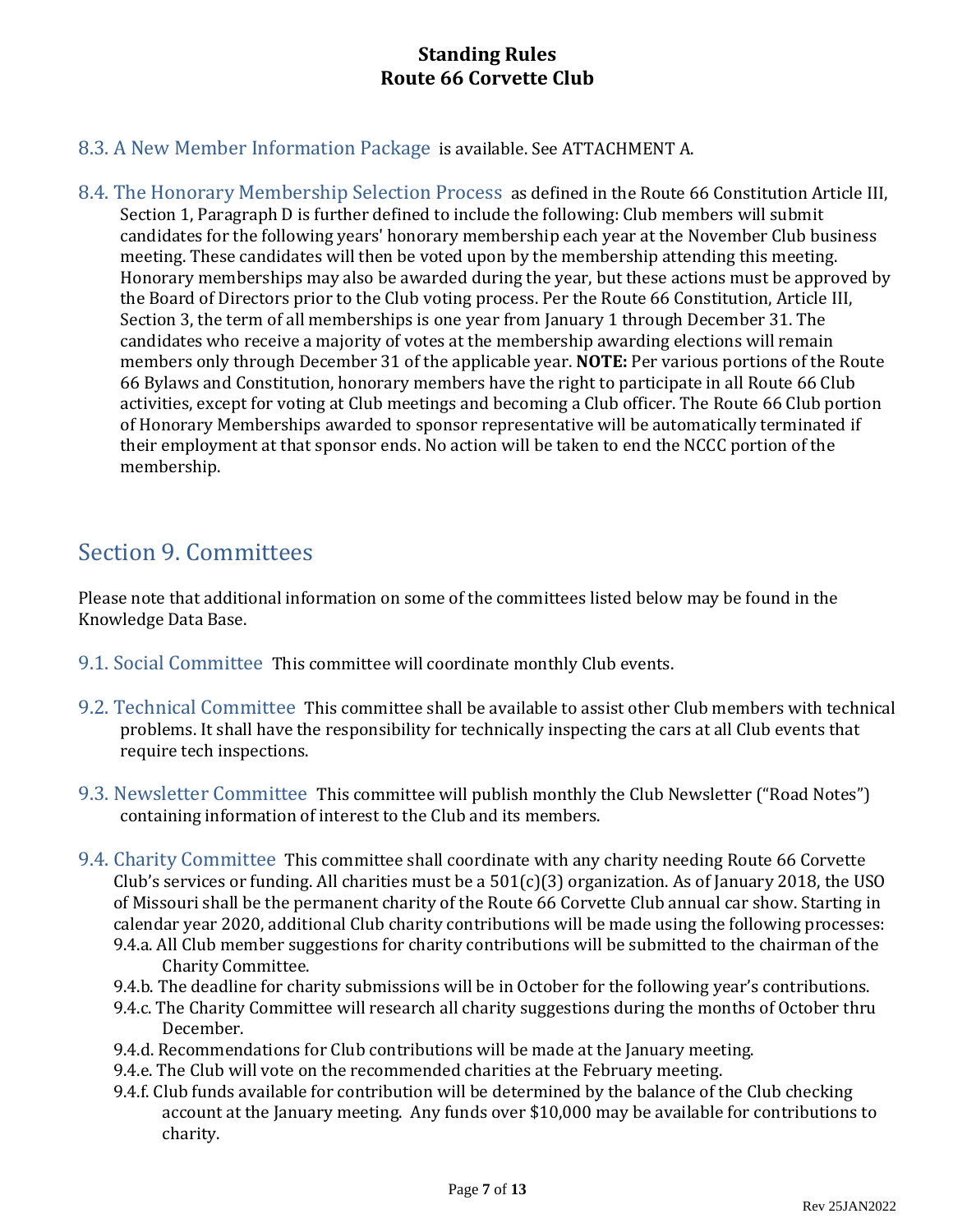- 9.4.g. Actions may be taken by the Club to modify the \$10,000 base at a future date by a Club vote at a monthly meeting.
- 9.5. Rules & Regulation Committee This Committee shall review and evaluate all requests submitted by any member, requesting changes to the Constitution, Bylaws and Standing Rules.
- 9.6. Car Show Committee This committee shall make all preparations for any car shows sponsored in whole or part by the Route 66 Corvette Club.
- 9.7. Sponsorship Committee This committee shall be responsible for investigating any issues involving sponsorship and making recommended action suggestions to the Club. Members of this committee must be the contact points for any Club discussions involving sponsorship with current or prospective sponsors. These discussions may also involve other Club officers but must include a member or members of this committee as determined by the committee Chairperson.
- 9.8. Nomination Committee This Committee shall solicit volunteers for the slate of candidates and prepare all ballot material for the yearly election of Club officers at the November business meeting. The members of this committee will be selected at the September business meeting by the President or designee and shall include two members at large, one member of the Board of Directors not on the current ballot and the Chairperson.
- 9.9. Trailer Committee This committee shall be responsible for the Club trailer and all issues dealing with the trailer. This includes trailer purchase, storage and use. More information may be found in the Knowledge Data Base.
- 9.10. Autocross Committee This committee shall plan and execute the annual Club autocross event. This activity provides funds for the Club to meet its operating expenses.
- 9.11. Membership Committee This Committee shall be responsible for meeting and greeting guests at the monthly meetings and providing them with Club information to increase membership. New members will be given new member packets containing Club information. In addition, this Committee provides updated copies of the roster to the Club members. Additional duties are: hold and handle the sale of all badges, emblems and such items that may be purchased from the Club; provide a copy of the current Constitution, Bylaws and Standing rules to each new member by referring them to the Club website and prepare and maintain a roster of active (paid up) members and honorary members.
- 9.12. Audit Committee This committee shall be responsible for the annual financial audit as described in the Constitution and Standing Rules.
- 9.13. Website & Graphics Committee This committee shall be responsible for the creation and maintenance of the Club website. This committee is also responsible for maintenance of the Route 66 Corvette Club Logo and approval of its use as well as creating NCCC banners.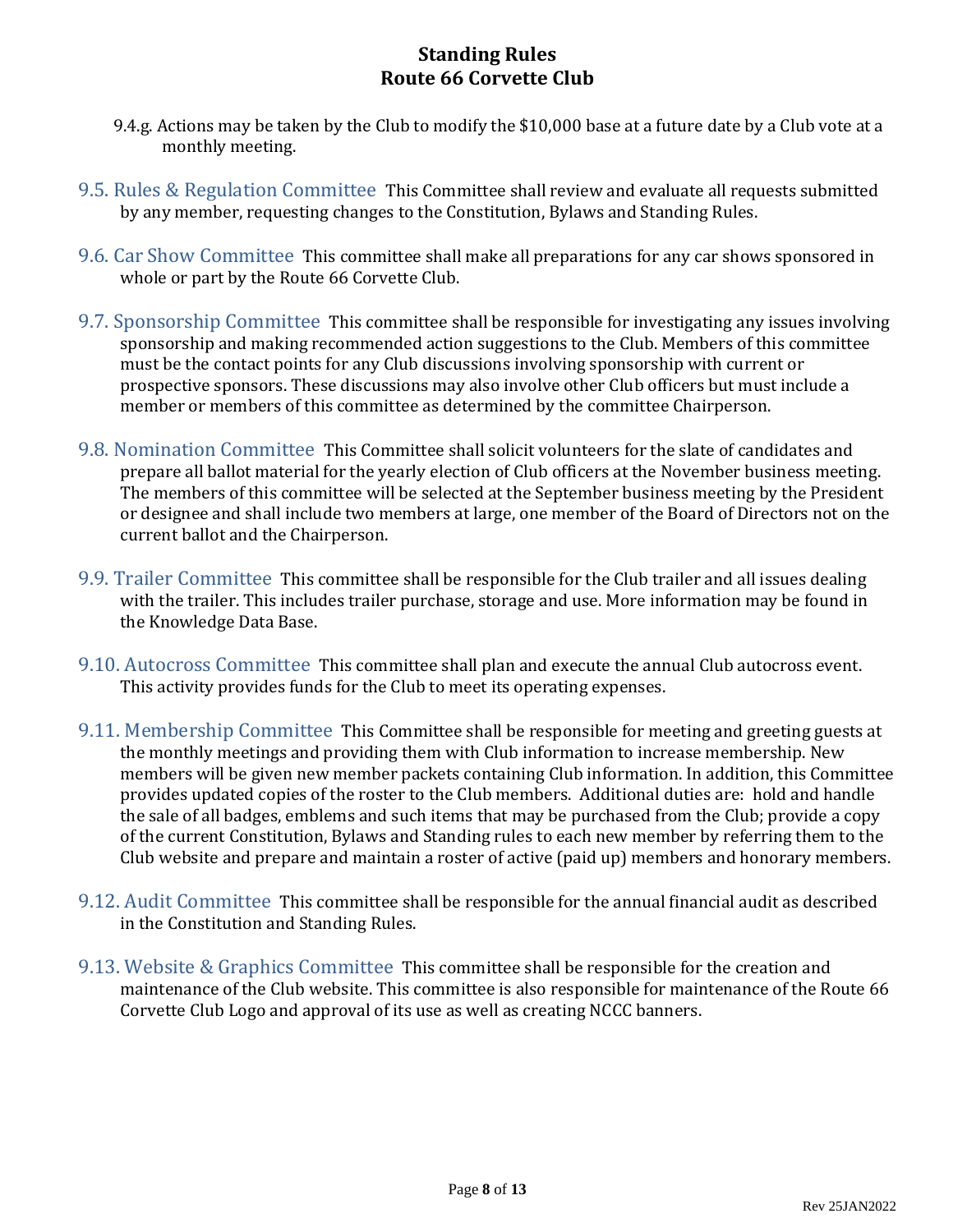Attachment A



Membership Information Route 66 Corvette Club



We cordially invite you to join the Route 66 Corvette Club. The Route 66 Club website may be viewed at [www.route66corvetteclub.com.](http://www.route66corvetteclub.com/) The Club meets on the first Thursday night of each month except for December, at Old Hickory Golf Club, 1 Dye Club Drive, St. Peters, MO 63304 (off Mid-Rivers Drive). We electronically publish a monthly newsletter called "Road Notes". In December, we have a holiday party and awards ceremony at an appropriate site. We host our annual car show at a location that will be available on our Club website.

We hold our autocross at St Charles County Airport, Smartt Field in St. Charles, MO. In addition to monthly meetings, we also have many other club activities in which we participate throughout the year, such as road runs, dinners, tours, picnics and attendance at other car clubs' events. Our sponsor (listed below), will provide a free one-year membership to our Club and to the National Council of Corvette Clubs (NCCC) with each Corvette purchased from them. Whether you are receiving this invitation as a result of a Corvette purchase or through other sources, we welcome you and ask you to review the following information about our club. Please contact one of the Club members listed below if you have questions regarding this information.

Initial Club membership dues are \$60.00 per year per individual membership and \$95.00 for a couple. Renewals are \$50.00 and \$85.00 respectively. We require our members to belong to the National Council of Corvette Clubs, Inc. NCCC membership costs are included in the above amounts and Route 66 Corvette Club processes the application for NCCC membership and paying of NCCC dues. The yearly Route 66 and NCCC membership is from January 1st to December 31st, renewals are due the 1st Thursday of October. We invite you to join us for a few meetings or Club activities to familiarize yourself with our Club and help you decide if you wish to join. We recommend that you complete both the Route 66 and NCCC applications to submit at a meeting along with payment of dues or contact the membership co-chairs for mailing information.

Additional information or questions: Contact one of the following Route 66 Club officers: President: Bill Mitchell, 314-330-4204[; bmitchell324@yahoo.com](mailto:bmitchell324@yahoo.com) Membership: Don Lorimier, 314-309-7880; [dllvette77@yahoo.com](mailto:dllvette77@yahoo.com)

Our Club sponsor is Poage Chevrolet of Wentzville, MO located at 851West Pearce Blvd, Wentzville, MO 63385. Phone number for sales (866-688-4054) and for service or parts (877-278-1215). Our primary Club contact is Joel Hauk, General Manager (636-638-3112).



Page **9** of **13**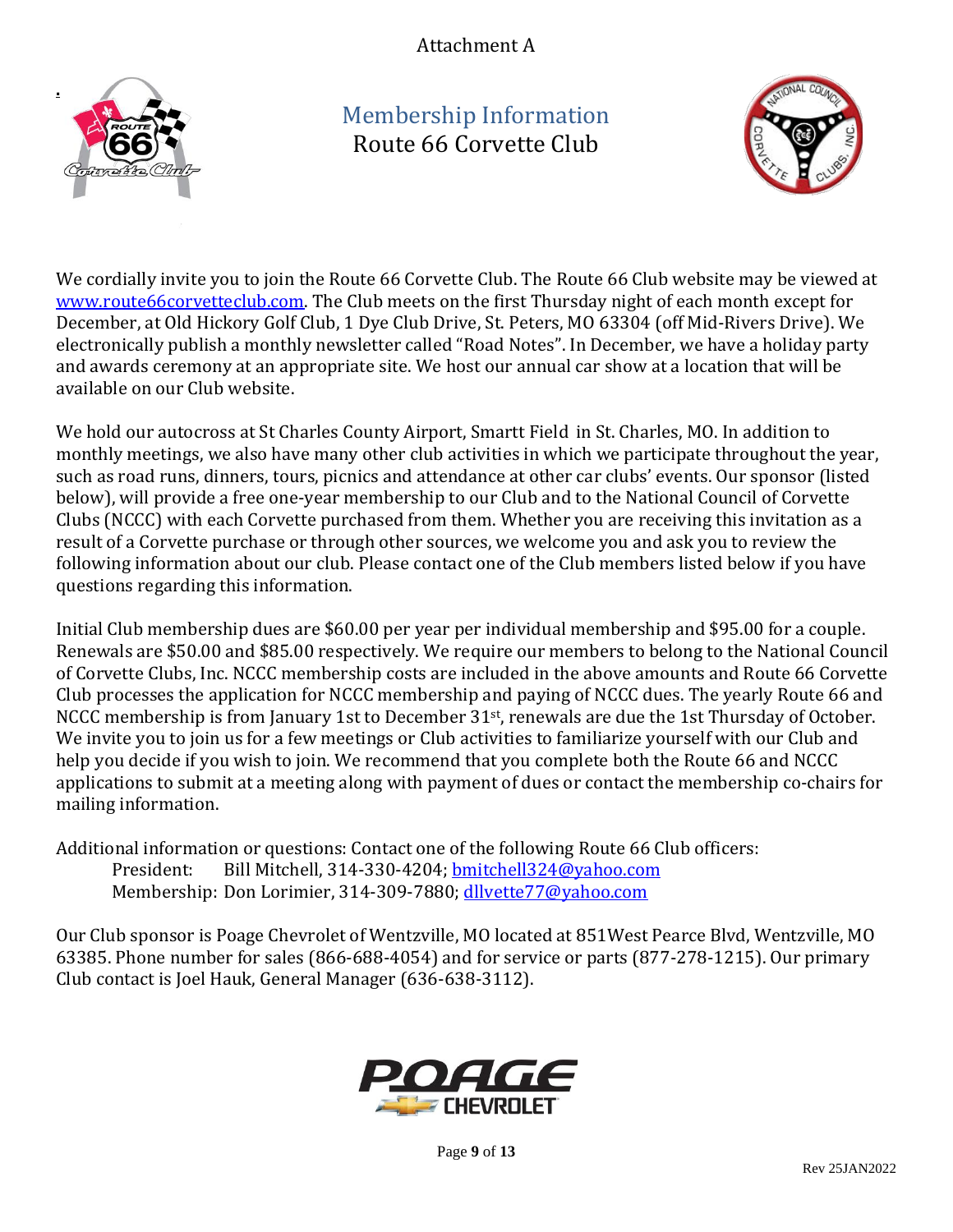### Attachment B

## History of Elected Officers Route 66 Corvette Club

| Year | <b>President</b>             | <b>Vice-President</b> | <b>Secretary</b>             | <b>Treasurer</b>    | Governor         | <b>Elected Board of Directors</b>             |
|------|------------------------------|-----------------------|------------------------------|---------------------|------------------|-----------------------------------------------|
| 2000 | Tim Adams                    | Jeff Anderson         | Chris Reitz                  | Chris Reitz         | Gary Hellyer     | None due to club being formed.                |
| 2001 | Tim Adams                    | Jeff Anderson         | Chris Reitz                  | Chris Reitz         | Gary Hellyer     | Joe Anelle, Anita Hellyer & Charles Miget     |
| 2002 | Jeff Anderson                | Joe Anelle            | Chris Reitz                  | Chris Reitz         | <b>Tom Reitz</b> | Scott Walker, Noel Wilson & Charles Miget     |
| 2003 | Tim Adams                    | Joe Anelle            | Chris Reitz                  | Chris Reitz         | <b>Tom Reitz</b> | Scott Walker, Noel Wilson & Charles Miget     |
| 2004 | <b>Charles Miget</b>         | <b>Scott Walker</b>   | Chris Reitz                  | Chris Reitz         | Tom Reitz        | Noel Wilson, Patty Schroeder, & Jeff Anderson |
| 2005 | <b>Randy Moore</b>           | Dale VanDeven         | Karen Brooks                 | Chris Reitz         | <b>Tom Reitz</b> | Noel Wilson, Patty Schroeder & Jeff Anderson  |
| 2006 | Rik Thompson                 | Gary Schiermeyer      | JoAnn Viviano,<br>Mary Morak | Chris Reitz         | Tom Reitz        | Charles Miget, Noel Wilson & Jeff Anderson    |
| 2007 | <b>Bridget</b><br>Balkenbush | Gary Schiermeyer      | Colleen Jung                 | <b>Bob Lamb</b>     | <b>Tom Reitz</b> | Noel Wilson, Randy Moore & Jeff Anderson      |
| 2008 | Mary Morak                   | Gary Schiermeyer      | Rhonda Trout                 | <b>Bob Lamb</b>     | Tom Reitz        | Jeff Anderson, Noel Wilson & Rik Thompson     |
| 2009 | Rod McCoy                    | Rhonda Trout          | Lora Gracey                  | <b>Bob Lamb</b>     | Tom Reitz        | Chris Reitz, Noel Wilson & Joe Anelle         |
| 2010 | Sean Leary                   | Scott Graham          | Sharon McCoy                 | <b>Bob Lamb</b>     | <b>Tom Reitz</b> | Chris Reitz, Noel Wilson & Mary Morak         |
| 2011 | Sean Leary                   | Mardee Beckman        | Victoria McCoy               | <b>Bob Isermann</b> | <b>Tom Reitz</b> | Chris Reitz, Bob Lamb & Scott Graham          |
| 2012 | Sean Leary                   | Mardee Beckman        | Victoria McCoy               | Bob Isermann        | <b>Tom Reitz</b> | Chris Reitz, Bob Lamb & Scott Graham          |
| 2013 | Sean Leary                   | Frank Catenacci       | Nancy Streib                 | <b>Bob Isermann</b> | <b>Tom Reitz</b> | Chris Reitz, Scott Graham & Kerry Lambright   |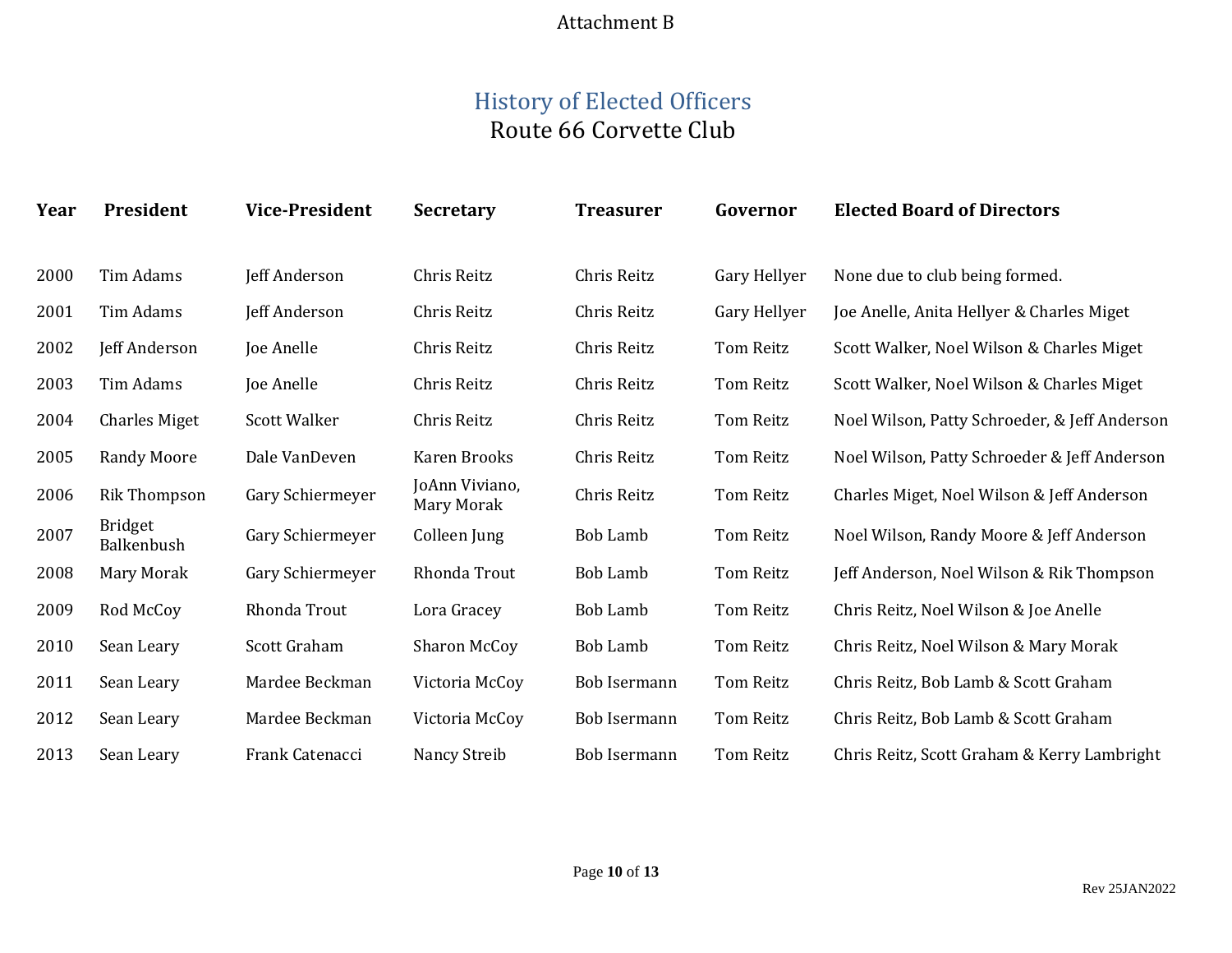### Attachment B

## **History of Elected Officers Route 66 Corvette Club Continued**

| Year | President            | <b>Vice-President</b> | <b>Secretary</b>             | <b>Treasurer</b> | Governor  | <b>Elected Board of Directors</b>                |  |
|------|----------------------|-----------------------|------------------------------|------------------|-----------|--------------------------------------------------|--|
|      |                      |                       |                              |                  |           |                                                  |  |
| 2014 | Sean Leary           | Ron Nelson            | Nancy Streib                 | Bob Isermann     | Tom Reitz | Bob Lamb, Scott Graham & Kerry Lambright,        |  |
| 2015 | Sean Leary           | Ron Nelson            | Nancy Streib                 | Bob Isermann     | Tom Reitz | Bob Lamb, Mike Spathelf & Kerry Lambright        |  |
| 2016 | Ron Nelson           | Mike Spathelf         | Nancy Streib                 | Bob Isermann     | Tom Reitz | Bob Lamb, Jim Wortkoetter & Kerry Lambright      |  |
| 2017 | Ron Nelson           | Mike Spathelf         | Nancy Streib                 | Bob Isermann     | Tom Reitz | Bob Lamb, Noel Wilson & Mary Morak               |  |
| 2018 | Bob Isermann         | Mike Spathelf         | Nancy Streib                 | Rich Weinhold    | Tom Reitz | Harold Loyd, Noel Wilson & Mary Morak            |  |
| 2019 | Bob Isermann         | <b>Bill Mitchell</b>  | Jeff Schweikert              | Rich Weinhold    | Tom Reitz | Harold Loyd, Detta Nelson & Sean Leary           |  |
| 2020 | <b>Bill Mitchell</b> | Jeff Schweikert       | Kay Bedwell,<br>Nancy Streib | Rich Weinhold    | Tom Reitz | Lynda Rothweil, Detta Nelson & Sean Leary        |  |
| 2021 | <b>Bill Mitchell</b> | Jeff Schweikert       | Nancy Streib                 | Rich Weinhold    | Tom Reitz | Lynda Rothweil, Detta Nelson & Mike Spathelf     |  |
| 2022 | <b>Bill Mitchell</b> | Jeff Schweikert       | Lorrie McMillen              | Rich Weinhold    | Tom Reitz | Lynda Rothweil, Mike Spathelf & Michael McMillen |  |
| 2023 |                      |                       |                              |                  |           |                                                  |  |
| 2024 |                      |                       |                              |                  |           |                                                  |  |
| 2025 |                      |                       |                              |                  |           |                                                  |  |
| 2026 |                      |                       |                              |                  |           |                                                  |  |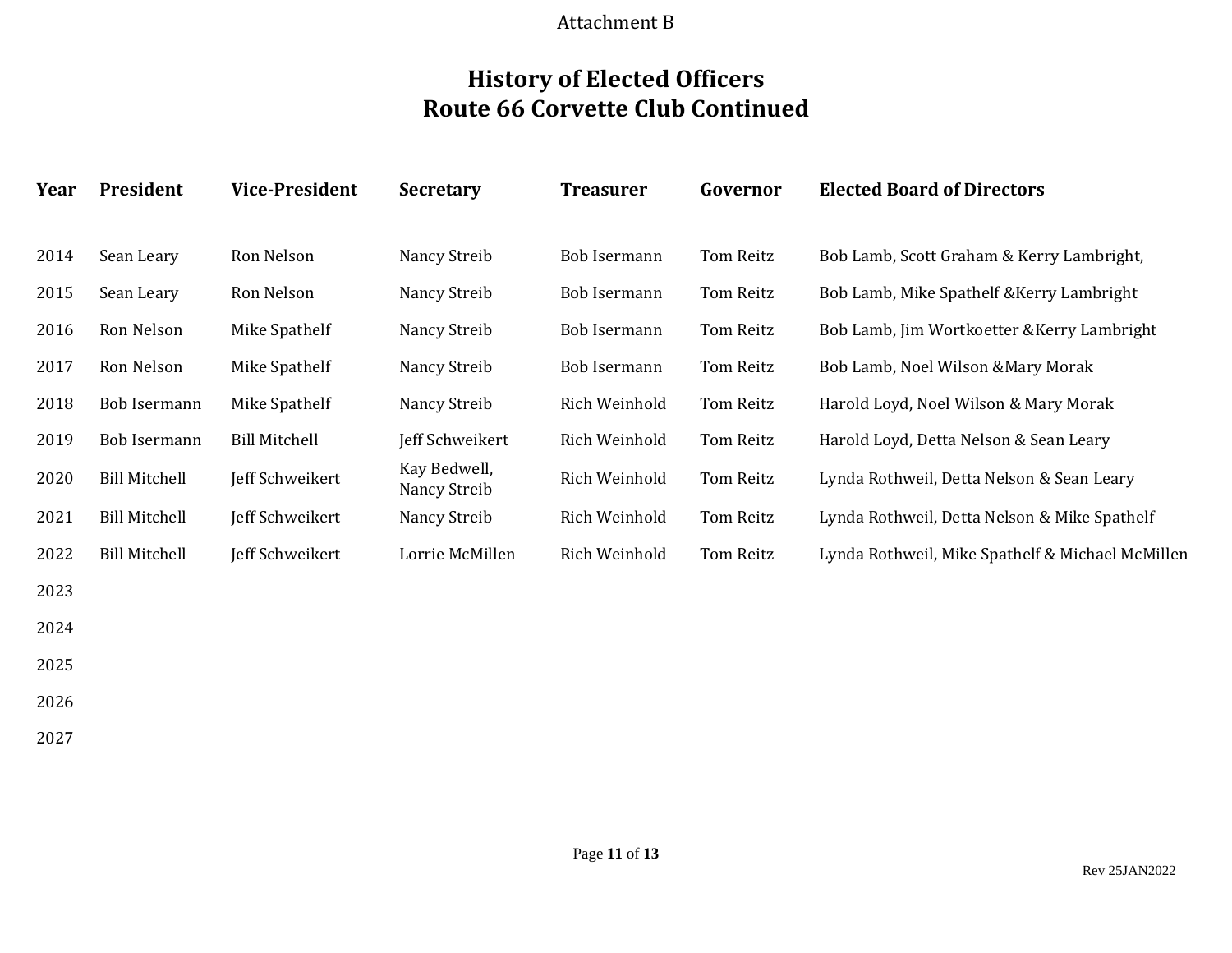### Attachment C

## Request for Quote



# **REQUEST FOR QUOTE (RFQ)**

The Route 66 Corvette Club requests your pricing for the item(s) described below: (List quantities and detailed description of item(s))

| Please submit quote to:                                 | the control of the control of the control of the control of the control of the control of                                                                                      |  |                                                                                                                |
|---------------------------------------------------------|--------------------------------------------------------------------------------------------------------------------------------------------------------------------------------|--|----------------------------------------------------------------------------------------------------------------|
|                                                         | and the control of the control of the control of the control of the control of the control of the control of the<br><u> 1989 - Johann Stoff, amerikansk politiker (* 1908)</u> |  |                                                                                                                |
|                                                         |                                                                                                                                                                                |  |                                                                                                                |
| For use by Route 66 Corvette Club Only:                 |                                                                                                                                                                                |  |                                                                                                                |
|                                                         |                                                                                                                                                                                |  | Date: and the state of the state of the state of the state of the state of the state of the state of the state |
| Proposal Accepted: Proposal Rejected: Proposal Rejected |                                                                                                                                                                                |  |                                                                                                                |
| Invoice reviewed/submitted to Treasurer for payment by: | Date:                                                                                                                                                                          |  |                                                                                                                |